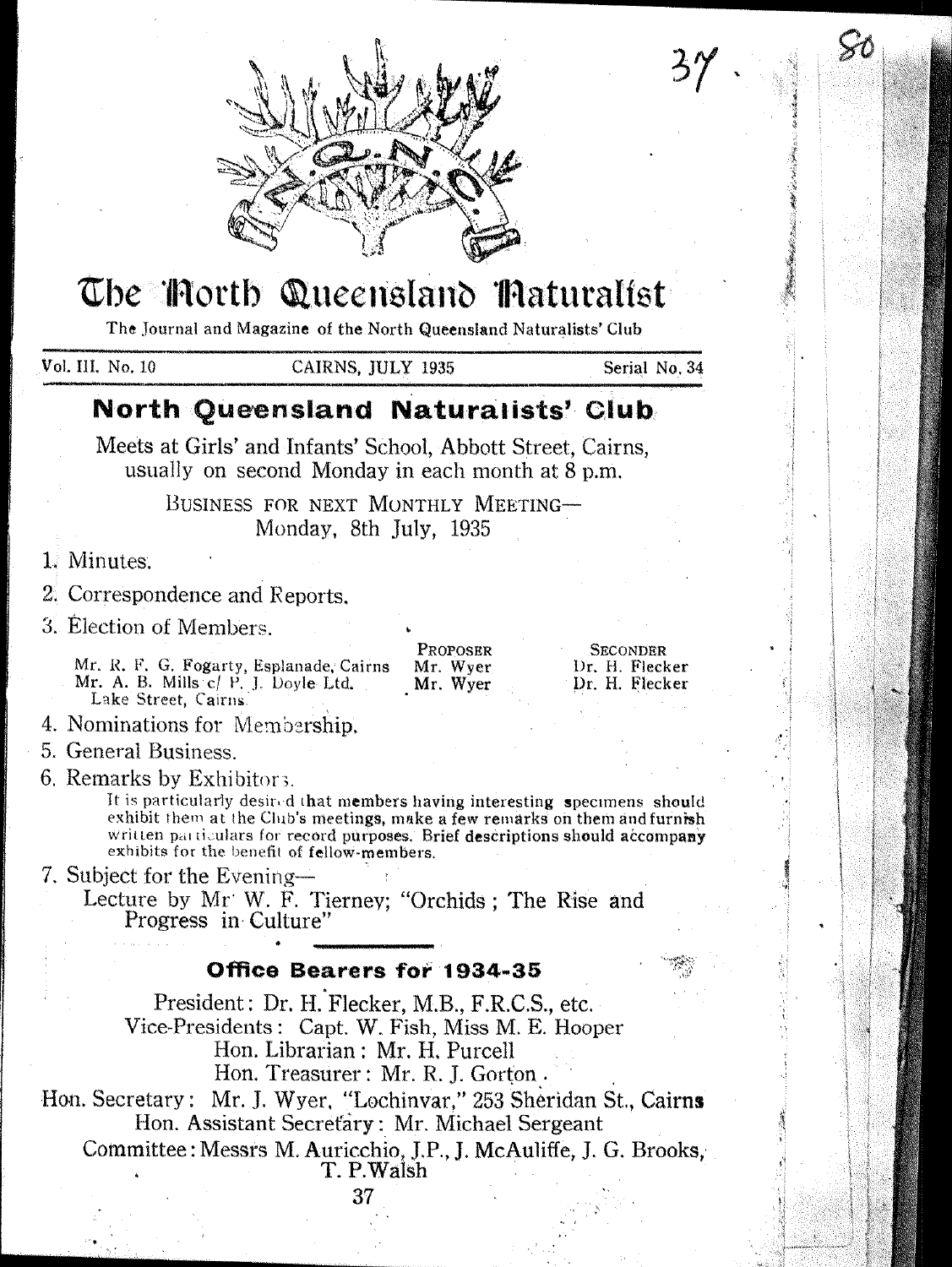### Unidentified Sea Animal

A series of newspaper reports of a strange animal seen was re corded thus:-

Innisfail, 15th Aug., 1934. A fishing party comprising Messrs W. Chung, P. Ogden, E. Ogden, E. How Kee, B. Clark and B. Crimmin had a strange experience yesterday morning when they were at a spot three miles from Mourilyan ! Harbour, and more than twice that distance from Flying Fish Point. The party aver that they sighted what was a specimen of sea serpent and in the light following the dawn they had a good view of this weird marine visitor. According to accounts brought by them to Innisfail, the sea was very calm, when without warning the monster suddenly appeared some little distance from the launch. It had a weird head. whilst its neck resembled a snake in its sinuous twistings. The head waved backwards and forwards above the surface for some little time, and it was estimated the full length of this marine visitor was about 50 feet. The rest of the body from the head down could be seen on the surface of the sea. After viewing the fishermen the "apparition" began to swim slowly and a few seconds later it was submerged, only to reappear a few minutes later. On this occasion it was in considerably closer proximity to the boat. The repulsive appearance of this denizen of the deep coming nearer to the party caused them some little apprehension. The sea serpent did not come right up to them but started swimming<br>around in circles during which it made peculiar sounds which were distinctly heard. Then the strange thing stopped swimming and lay almost motionless on the surface of the sea, giving those on board the boat an excellent view of it. A little later the sea, serpent started swimming out to sea and continued in that direction till it was lost to view. Some of the party declare that the monster had a head like a turtle and it view. Some of the party declare that the monster had a head like this strange marine creature seems to have a considerable number of spikes protruding from it.

Word was also received that some people who were engaged fishing near Flying Fish Point yesterday morning some miles from where the big marine specimen was first seen, also observed something very strange out to sea. It did not look like a whale. but was some extraordinary form of marine life.

The accompanying drawing was made by one of the eye witnesses,<br>Mr. E. How Kee.



3B

Later reports are the following: $-$ 

 $\mathcal{E}(\mathcal{E})$ 

 $\vert$ 

I i TJ

I

Townsville Daily Bulletin,20th August, 1934. A little group of Townsvilliter-two , men and a 9-year-old boy-who went out into Cleveland Bay on Sunday (l9th)believe that it has sighted the strange monster; otherwise they declare, there is another deniz:n of the deep which they have seen. The Townsville party set out on Sunday morning in a 14 feet motor launch, intending to drop anchor and fish at the Fairway Beacon at the eatrance to the Platypus Channel. which is about 4 miles from the breakwater heads. When nearing the the beacon, the boy drew attention to a dark object which wasto be seen about 400 yards to the eastwards of the beacon. It was taken to be <sup>a</sup> journey and a little later the anchor was thrown a short way out from the beacon. The object still remained above water, standing possibly 8 feet out. It was clearly a head, resembling more that of a huge turtle than anything else, and slightly arched. Further along, 3 small dark objects were seen, possibly a looats length apart, giving the . appearance of a monster of the sea with a series of humps. The object was seen for appearance of a monster of the sea with a series of humps. The object was seen for<br>about 20 minutes : then it submerged, and soon after rose again. The party watched it for a little longer, and then decided to return to town, to land the boy, and endeavour to secure a camera. It looked as if it might remain there all day.

Two pressmen, armed with cameras, promptly joined the fishermen, and thelaunch returned to the bay. The boat cruised around in the vicinity in which the monster was seen'and remained there for some hours, but without catching a glimpse of it When the launch was returning into the bay, the steamer "Marella" steamed in and an. chored outside the Fairway. Perhaps it disturbed the creature.

Bowen, 24th Angust, 1934. The North Queensland sea monster has been seen again-this time by Mr. H. Hurst, a well-known Bowen fisherman. He was on his way to Bowen with a load of fish, when he saw a dark object on the surface of the water, which he pointed out to his companions. Messrs C. Hurst and J. Ayles. The sea was dead calm at the time. While they were watching, the creature suddenly raised its head 8 to 10 feet out of the water. They then saw that it was a huge kind of snake, about 30 to 35 feet long. It had a head like a turtle and a body like a big ribbed hose. The party did not stop the launch, as they had no rifle on board. The monster was in the vicinity of Gloucester Passage, and when last seen was heading towards Sinclair Bay, which lies at the opposite side of the harbour from Bowen, about 16 miles distance.

### **Book Review**

i INSECT WONDERS OF AUSTRALIA, by Keith C. McKeown, Asst. Entomof ogist Australian Museum, Syduey. 252 pp., 31 photogr. illustrations. Publ. by Angus<br>and Robertson. Ltd.. Sydney 6s.

In his preface, the author states that the illustrations form a series of pictures of living insects which can hardly be rivalled by any similar work produced in other countries. There is little doubt that this claim is true. The text is written in a delight-<br>fully interesting style, easily read and underst about insects and absolutely free from any technicalities. This book is certain to create greater interest in a truly wonderful world and can be recommended to everybody even though they may confese to having no interest at all in "wogs" of any sort'

### Excursions

The President of the Cairns Alpine Club invites members to the following excursions:--July 14, Budabadoo. July 28, Rail to Kuranda to Buchan's Point via Double Is. Lookout. Fare 3/.

Full informat.on from Mr. Ian T. Higlett, Bank of N.S.W, Cairns

39